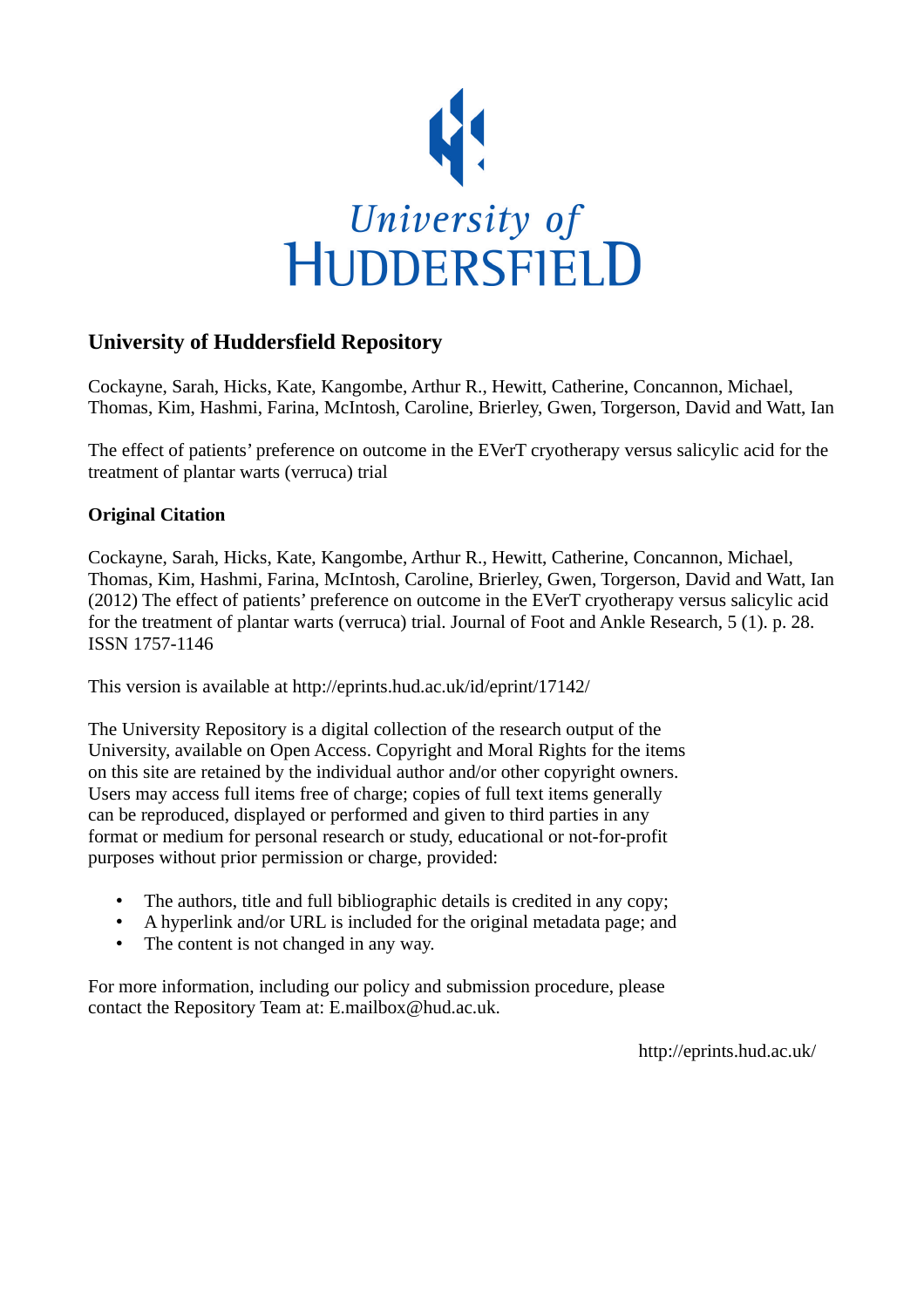# **RESEARCH CHEAR CHEAR CHEAR CHEAR CHEAR CHEAR CHEAR CHEAR CHEAR CHEAR CHEAR CHEAR CHEAR CHEAR CHEAR CHEAR CHEAR**



# The effect of patients' preference on outcome in the EVerT cryotherapy versus salicylic acid for the treatment of plantar warts (verruca) trial

Sarah Cockayne<sup>1</sup>, Kate Hicks<sup>1</sup>, Arthur R Kangombe<sup>1</sup>, Catherine Hewitt<sup>1</sup>, Michael Concannon<sup>2</sup>, Kim Thomas<sup>3\*</sup>, Farina Hashmi<sup>4</sup>, Caroline McIntosh<sup>5</sup>, Gwen Brierley<sup>1</sup>, David Torgerson<sup>1</sup> and Ian Watt<sup>1,6</sup> On behalf of the EVerT team

# Abstract

Background: Randomised controlled trials are widely accepted as the gold standard method to evaluate medical interventions, but they are still open to bias. One such bias is the effect of patient's preference on outcome measures. The aims of this study were to examine whether patients' treatment preference affected clearance of plantar warts and explore whether there were any associations between patients' treatment preference and baseline variables in the EverT trial.

Methods: Two hundred and forty patients were recruited from University podiatry schools, NHS podiatry clinics and primary care. Patients were aged 12 years and over and had at least one plantar wart which was suitable for treatment with salicylic acid and cryotherapy. Patients were asked their treatment preference prior to randomisation. The Kruskal-Wallis test was performed to test the association between preference group and continuous baseline variables. The Fisher's exact test was performed to test the association between preference group and categorical baseline variables. A logistic regression analysis was undertaken with verruca clearance (yes or no) as the dependent variable and treatment, age, type of verruca, previous treatment, treatment preference as independent variables. Two analyses were undertaken, one using the health professional reported outcome and one using the patient's self reported outcomes. Data on whether the patient found it necessary to stop the treatment to which they had been allocated and whether they started another treatment were summarised by treatment group.

Results: Pre-randomisation preferences were: 10% for salicylic acid; 42% for cryotherapy and 48% no treatment preference. There was no evidence of an association between treatment preference group and either patient (p=0.95) or healthcare professional (p=0.46) reported verruca clearance rates. There was no evidence of an association between preference group and any of the baseline variables except gender, with more females expressing a preference for salicylic acid (p=0.004). There was no evidence that the number of times salicylic acid was applied was different between the preference groups at one week ( $p=0.89$ ) or at three weeks ( $p=0.24$ ). Similarly, for the number of clinic visits for cryotherapy (p=0.71)

Conclusions: This secondary analysis showed no evidence to suggest that patients' baseline preferences affected verruca clearance rates or adherence with the treatment.

Trial registration: Current Controlled Trials ISRCTN18994246 and National Research Register N0484189151

Keywords: Randomised controlled trial, Patients' preference, Plantar warts, Verrucae

\* Correspondence: [Kim.Thomas@nottingham.ac.uk](mailto:Kim.Thomas@nottingham.ac.uk) <sup>3</sup>

<sup>3</sup> Centre of Evidence Based Dermatology, University of Nottingham, Nottingham, UK

Full list of author information is available at the end of the article



© 2012 Cockayne et al.; licensee BioMed Central Ltd. This is an Open Access article distributed under the terms of the Creative Commons Attribution License [\(http://creativecommons.org/licenses/by/2.0\)](http://creativecommons.org/licenses/by/2.0), which permits unrestricted use, distribution, and reproduction in any medium, provided the original work is properly cited.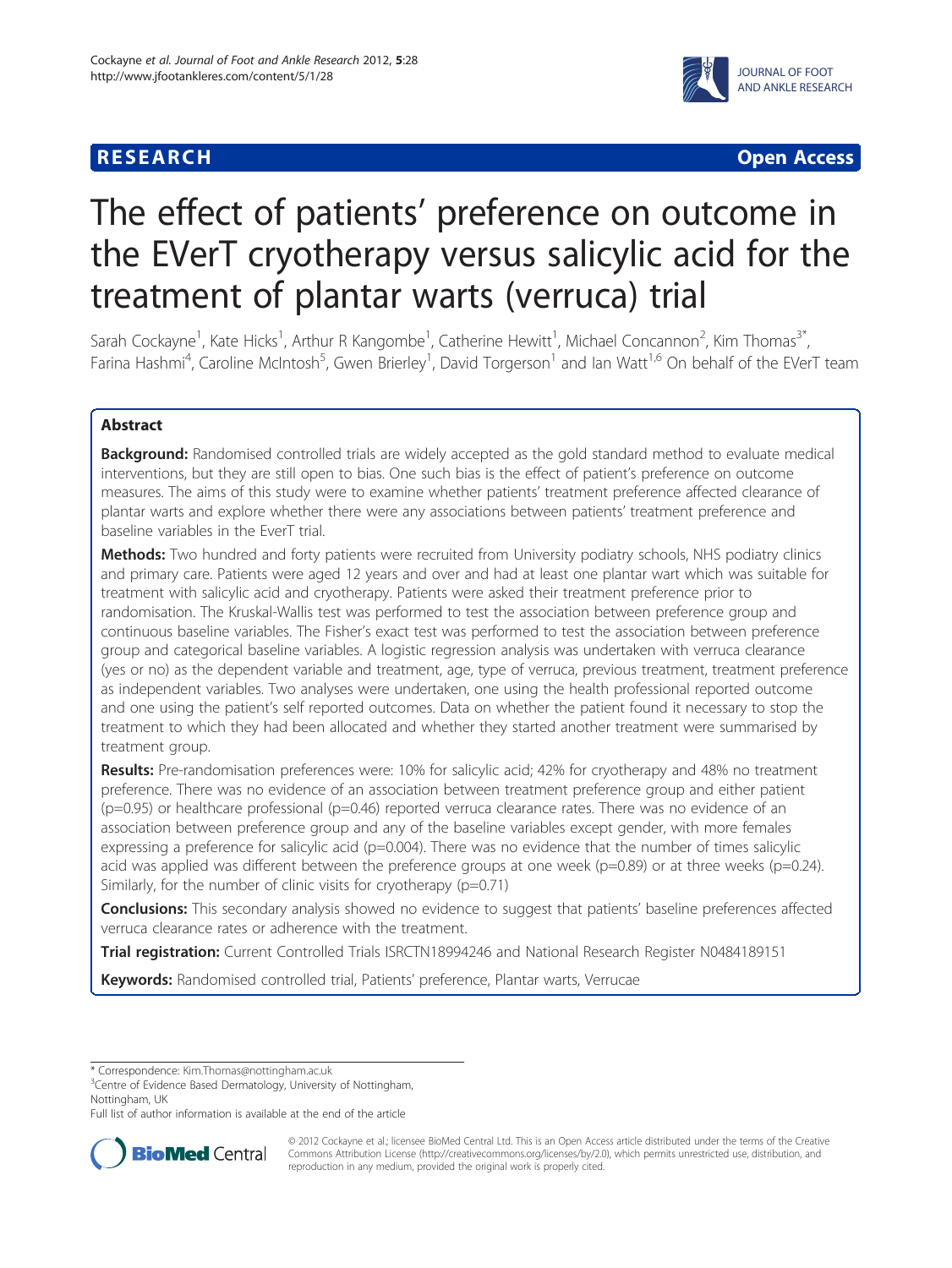# Background

The Randomised Controlled Trial (RCT) is widely accepted as being the 'gold standard' design for evaluating the effectiveness of a medical intervention [[1\]](#page-7-0). In an RCT patients are randomly allocated to a study group so that, on average, the groups formed are equivalent in all known and unknown characteristics that may affect outcome. This process should eliminate selection bias, however, it is possible for other types of bias to be introduced after the randomisation process [[2-4](#page-7-0)].

One potential form of bias is that of patients' preference, which may adversely affect both the external and internal validity of the trial. The external validity of a trial may be affected if large numbers of patients, who have a strong preference for a particular treatment, refuse to take part in the study as they are not guaranteed to receive their treatment of choice [\[5](#page-7-0)]. In this case, the generalisabilty of the study's findings may be limited. The internal validity of a study can also be affected depending on whether or not patients who agree to be randomised receive their preferred treatment. Patients who receive their preferred treatment may be more motivated and comply better with the treatment and report better outcomes compared to those who do not receive their preferred treatment. Furthermore, those patients who do not receive their preferred treatment may experience resentful demoralisation and may be more likely to drop out of the study, resulting in differential loss to follow-up [[6\]](#page-7-0).

Whilst the randomisation process will ensure that patients with different treatment preferences are allocated equally between the groups, it is unable to deal with the effect the patients' treatment preference may have on the outcome measures after randomisation. In order to make comparisons between patients with and without a treatment preference, some trialists have used the patient preference design [[7,8\]](#page-7-0). In this design patients who have a strong preference for one treatment are allocated to their preferred treatment and only patients who are indifferent to which treatment they receive are randomised conventionally. Such a design allows for the examination of patient characteristics associated with preference to be explored. There are however, several limitations to this design. First, it is likely that selection bias will be introduced into the preference arms of the study as they have not been formed by randomisation. Second, it is not known for certain that patients' preference will affect outcomes, so using this design might mean patients are lost from randomisation needlessly. Finally the design may increase the size and cost of the trial.

An alternative trial design is that of a fully randomised preference trial [\[6](#page-7-0)]. In this design all patients who give their consent to participate in the trial are randomised, but their treatment preference is recorded prior to randomisation. This then makes it possible to take treatment preference into account during the analysis of the trial.

Several trials have been undertaken using this approach to assess the effect of patients' preference on outcome [\[9,10\]](#page-7-0).

A systematic review and individual patient data metaanalysis in musculoskeletal trials demonstrated that treatment preferences among patients can modify treatment outcomes [\[11\]](#page-7-0). To date, the effect of patients' preference for type of plantar wart treatment on the outcome of the intervention has not been explored. We undertook a randomised controlled trial to assess the clinical and cost effectiveness of cryotherapy using liquid nitrogen and salicylic acid to treat plantar warts in which the patients' treatment preference was recorded prior to randomisation [\[12](#page-7-0)]. The results of the effect of patients' treatment preference on the outcome of the intervention are reported here.

# **Methods**

This was a multicentre, two arm randomised controlled open trial. The study was approved by Trent Multicentre Research Ethics Committee (MREC reference 04/mre04/ 59), Galway Research Ethics Committee and local research ethics committees, Medicines and Healthcare products Regulatory Agency, Irish Medicines Board and local Research and Development Trusts. All patients provided written informed consent prior to being enrolled in the study.

Detailed methods [[13](#page-7-0)] and the main trial results have been published elsewhere [\[12,14\]](#page-7-0). In brief, 13 sites within the UK and one in the Republic of Ireland recruited 240 patients from University podiatry schools, NHS podiatry clinics and primary care. Patients were eligible for the study if they were aged 12 years and over and had at least one plantar wart, which in the opinion of the healthcare professional was suitable for treatment with both salicylic acid and cryotherapy. Once written informed consent had been obtained from the patient, baseline data were collected prior to the patient being randomised. This included the treating healthcare professional asking patients whether they had a treatment preference and if so, which treatment did they prefer; salicylic acid, cryotherapy or no treatment preference. Patients were then randomly allocated equally to receive either cryotherapy using liquid nitrogen, for a maximum of four sessions, two to three weeks apart, or daily selftreatment with an over the counter 50% salicylic acid treatment for up to eight weeks. Simple randomisation was used with the allocation sequence generated by a computer which was provided by the York Trials Unit using a remote, secure telephone or on-line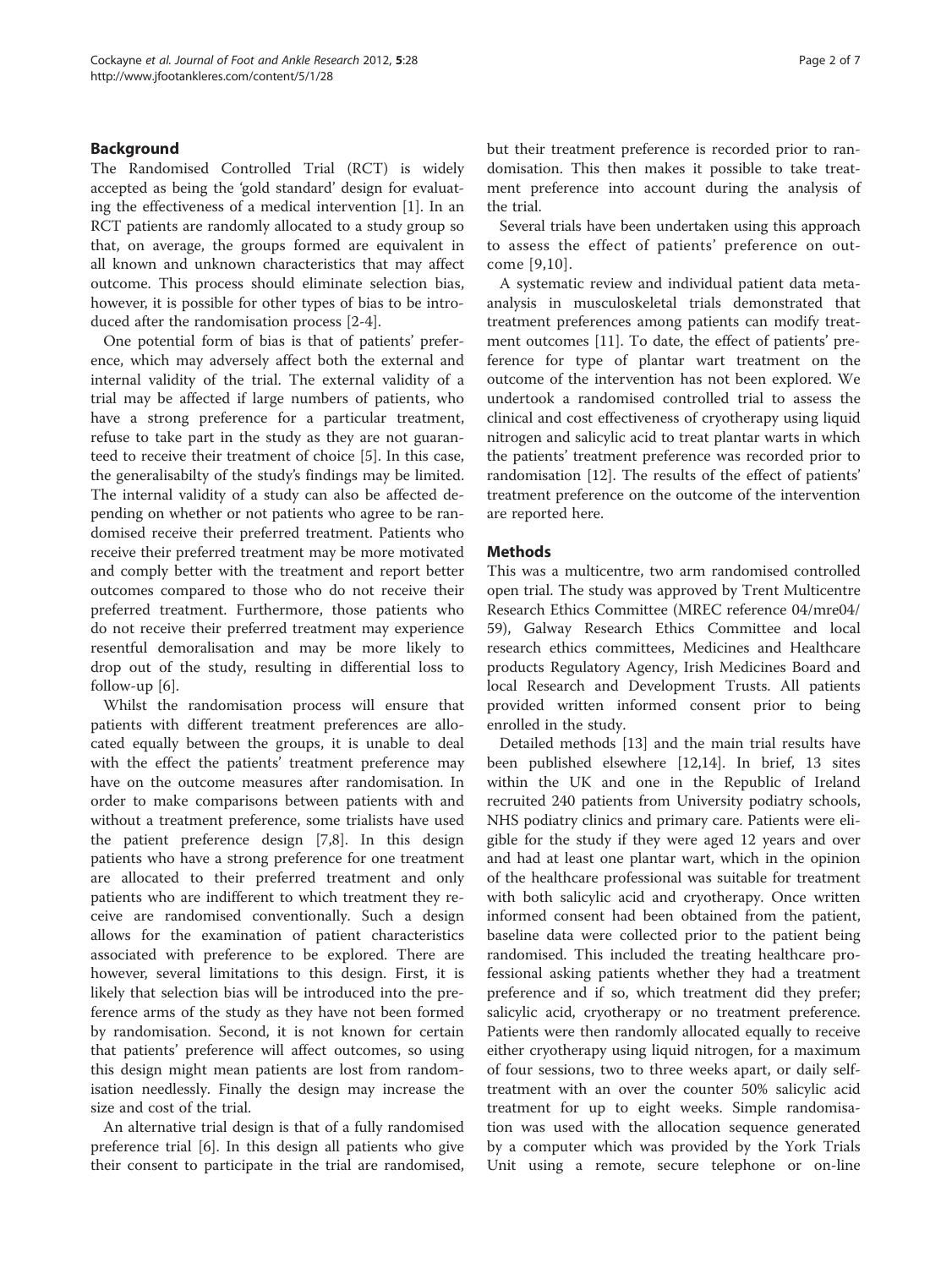randomisation programme. Patients were then followed up at one, three, twelve and twenty-four weeks after entering into the study. The primary outcome was complete clearance of all plantar warts at 12 weeks after randomisation as observed on digital photos by blinded healthcare professionals and by a healthcare professional assessment performed at the recruiting centres. Secondary outcomes for the study included patient selfreported clearance of verruca(e) at 12 and 24 weeks and patient self-reported time to clearance of verruca(e).

All analyses were conducted on an intention to treat basis, including all patients in the groups to which they were randomised. All analyses were conducted in SAS version 9.2 (SAS Institute, NC, USA) and SPSS version 17.0.2 (SPSS) using two-tailed significance tests at the 5% significance level.

The baseline data were summarised descriptively by treatment preference group. The Kruskal-Wallis test was performed to test the association between continuous baseline variables and treatment preference group and to test the association between measures of compliance (number of times salicylic acid applied and attendance at clinic visits for cryotherapy) and preference group. The Kruskal-Wallis test was used as the data did not meet the assumptions for parametric tests. The Fisher's exact test was performed to test the association between categorical baseline variables and treatment preference group and to test the association between drop out and treatment preference group. The Fisher's exact test was used as some of the comparisons had less than 80% of expected frequencies greater than 5 and/or at least one expected frequency less than 1. We fitted a logistic regression model with verruca clearance (yes/no) as the primary outcome and treatment, age, type of verruca, previous treatment, treatment preference and the interaction term between randomised treatment and treatment preference as covariates. Two analyses were undertaken, one using the health professional reported outcome at 12 weeks and one using patient's self reported outcomes at 12 weeks.

Data on whether the patient found it necessary to stop the treatment to which they had been allocated and whether they started another treatment were summarised by treatment group.

# Results

In total 240 eligible patients were recruited to the study between November 2006 and January 2010. One hundred and seventeen patients were allocated to the cryotherapy group and 123 to the salicylic acid group. Two hundred and eighteen patients responded to the question about pre-randomisation treatment preference. One hundred and fourteen (47.5%) patients expressed a treatment preference at baseline; of those 114 patients, twenty-eight (12.8%) expressed a preference for salicylic acid and 86 (39.5%) patients expressed a preference for cryotherapy. One hundred and four (47.7%) patients did not have a treatment preference at baseline. Twenty two (9.2%) patients did not respond to this question. The number of patients allocated to each group along with their treatment preference is summarised in Table 1. The groups were balanced at baseline for treatment preference.

Tables [2](#page-4-0) and [3](#page-4-0) present the descriptive statistics for the baseline characteristics of patients and their presenting plantar warts between the three treatment preference groups along with the tests of association. The results from the Kruskal-Wallis test demonstrate that there was no evidence of an association between treatment preference and age (p=0.76), number of verrucae at baseline  $(p=0.5)$  and duration of the current verruca  $(p=0.43)$ . The results from the Fisher's exact test demonstrate that there was no evidence of an association between treatment preference and type of verruca  $(p=0.73)$ , previous treatment of verruca (p=0.78), reasons for seeking treatment and type of previous treatment. However, there was evidence of an association between treatment preference and gender (p=0.004), with more females expressing a preference for salicylic acid.

When we included an interaction term between randomised treatment and preferred treatment we found no evidence to suggest that patients' preferences at baseline influenced health professional reported primary outcome  $(p=0.46)$  or the patient reported outcome  $(p=0.95)$ . Overall few patients reported stopping their original treatment (n=21, 11.5%). Of those that did, 16 patients were in the salicylic acid group and five in the cryotherapy group. Only three of the 21 patients started a different treatment (2 in the salicylic acid group and 1 in the cryotherapy group).

Primary outcome data were reported for 229 (95.4%) patients at 12 weeks with 206 (90.0%) having a blinded outcome assessment. Primary outcome data were unavailable for the remaining 11 participants (4 in the salicylic acid group and 7 in the cryotherapy group) due to the patients dropping out of the study. Of these 11, two had their preferred treatment, three did not have their

|  | Table 1 Number (percent) of patients in each treatment |  |  |
|--|--------------------------------------------------------|--|--|
|  | group with their treatment preference                  |  |  |

| <b>Treatment</b> | <b>Treatment randomised</b> |                |            |  |
|------------------|-----------------------------|----------------|------------|--|
| preference       | Cryotherapy                 | Salicylic acid | Overall    |  |
| Salicylic acid   | 10(9.7)                     | 18 (15.7)      | 28 (12.8)  |  |
| Cryotherapy      | 43 (41.8)                   | 43 (37.4)      | 86 (39.5)  |  |
| No preference    | 50 (48.5)                   | 54 (47.0)      | 104 (47.7) |  |
| Total            | 103                         | 115            | $218*$     |  |

\*22 randomised participants had missing preference data.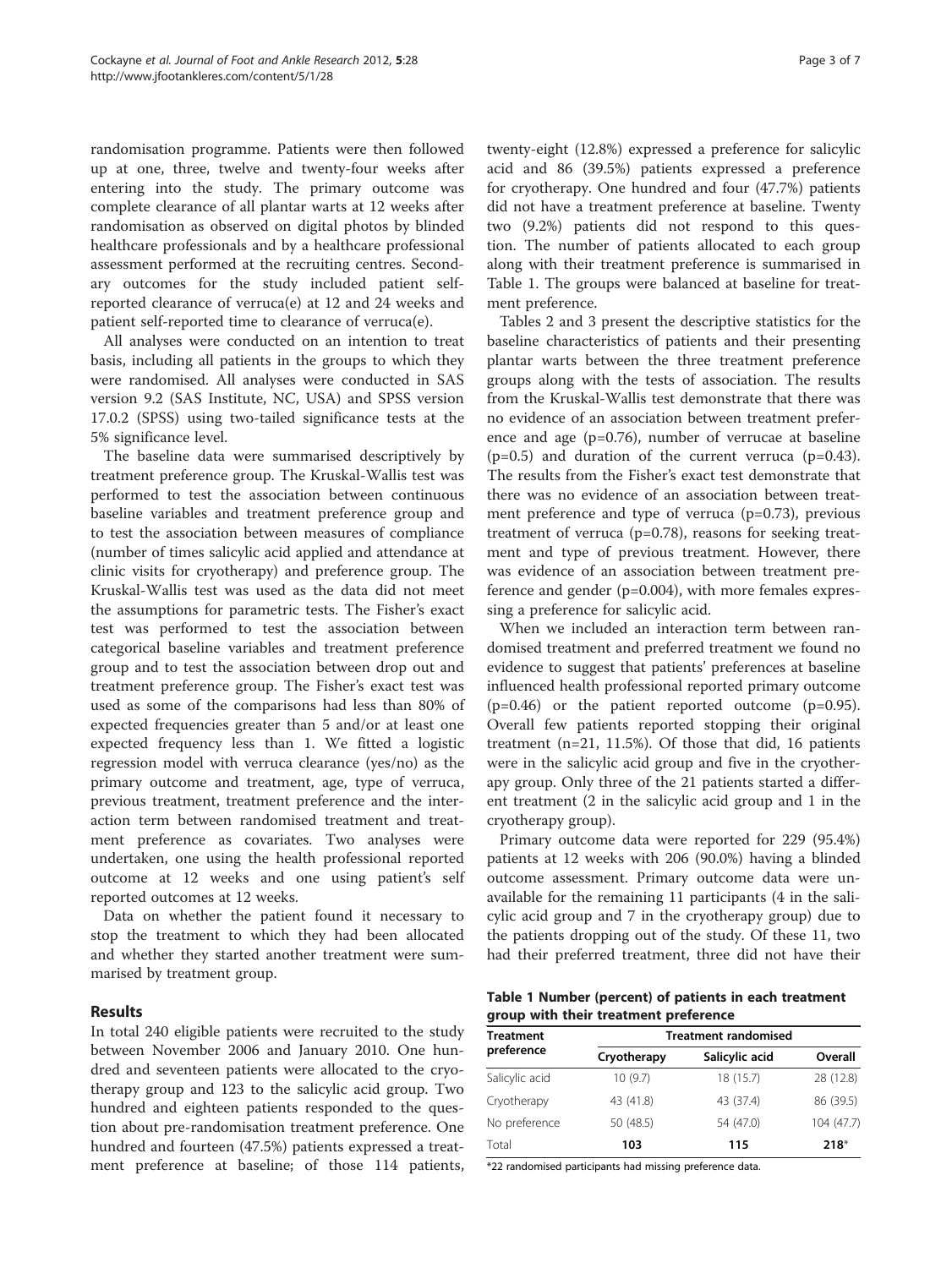<span id="page-4-0"></span>

| Characteristic                        | <b>Treatment preference</b> |                     |                       |         |
|---------------------------------------|-----------------------------|---------------------|-----------------------|---------|
|                                       | Salicylic acid (N=28)       | Cryotherapy (N=86)* | No preference (N=104) |         |
| Age (years)                           |                             |                     |                       |         |
| Median (interguartile range)          | 24.8 (16.6, 52.4)           | 24.2 (17.4, 41.9)   | 22.9 (18.6, 38.4)     | $0.76*$ |
| Gender                                |                             |                     |                       |         |
| Male                                  | 3(10.7)                     | 37(44.1)            | 33 (31.7)             | 0.004   |
| Female                                | 25 (89.3)                   | 47 (56.0)           | 71 (68.3)             |         |
| Reasons for seeking treatment**       |                             |                     |                       |         |
| Painful                               | 11 (39.9)                   | 46 (54.8)           | 67 (64.4)             | 0.05    |
| Unable to go swimming                 | 8(28.6)                     | 21(25.0)            | 32 (30.8)             | 0.69    |
| Unable to participate in other sports | 7(25.0)                     | 17(20.2)            | 20 (19.2)             | 0.82    |
| Other                                 | 16(57.1)                    | 39 (46.4)           | 40 (38.5)             | 0.18    |

Values are n (%) unless otherwise stated.

\*2 participants had missing characteristics data.

\*\*Patients may have more than one reason for seeking treatment.

preferred treatment, one did not have a preference and five participants did not express their treatment preferences. There was no evidence of an association between missing data for the primary outcome and whether a participant received their preferred treatment or not  $(p=0.17)$ .

Table [4](#page-5-0) reports the treatment adherence for patients allocated to receive salicylic acid and cryotherapy. There was no evidence that the number of times salicylic acid was applied was different between the preference groups at one week  $(p=0.89)$  or at three weeks  $(p=0.24)$ . There was also no evidence that the number of clinic visits for

| Table 3 Baseline characteristics of plantar warts according to treatment preference |  |  |
|-------------------------------------------------------------------------------------|--|--|
|-------------------------------------------------------------------------------------|--|--|

| Characteristic                         | <b>Treatment preference</b> |                  |                  | P value |
|----------------------------------------|-----------------------------|------------------|------------------|---------|
|                                        | Salicylic acid              | Cryotherapy      | No preference    |         |
| Type of verruca                        |                             |                  |                  |         |
| Mosaic                                 | 5/28(17.9)                  | 16/86 (18.6)     | 24/104 (23.1)    | 0.73    |
| Non-mosaic                             | 23/28 (82.1)                | 70/86 (81.4)     | 80/104 (76.9)    |         |
| <b>Duration of verruca</b> (months)    |                             |                  |                  |         |
| $\mathbb N$                            | 26                          | 80               | 100              |         |
| Mean(sd)                               | 30.7 (27.5)                 | 22.9 (19.6)      | 26.6(27.3)       | 0.43    |
| Median (interquartile range)           | 24.0 (12.0, 39.0)           | 18.0 (9.5, 29.0) | 16.8 (8.5, 36.0) |         |
| Number of verrucae at baseline         |                             |                  |                  |         |
| $\mathbb N$                            | 28                          | 86               | 101              |         |
| Mean (sd)                              | 4.3(4.5)                    | 3.8(6.6)         | 3.3(3.3)         | 0.50    |
| Median (interquartile range)           | 3.0(1.0, 5.5)               | 2.0(1.0, 4.0)    | 2.0(1.0, 4.0)    |         |
| Previous treatment for current verruca |                             |                  |                  |         |
| Yes                                    | 23/28 (82.1)                | 66/84 (78.6)     | 79/104 (76.0)    | 0.78    |
| No                                     | 5/28(17.9)                  | 18/84 (21.4)     | 25/104 (24.0)    |         |
| Type of previous treatment*            |                             |                  |                  |         |
| Self-treatment                         | 21/23 (91.3)                | 53/66 (80.3)     | 73/80 (91.3)     | 0.15    |
| Podiatrist/chiropodist                 | $5/23$ (21.7)               | 23/66 (34.9)     | 20/79 (25.3)     | 0.34    |
| GP                                     | 10/23 (43.5)                | 30/66 (45.5)     | 27/80 (33.8)     | 0.32    |
| Trial investigating verruca treatments | 0/23(0.0)                   | $2/66$ (3.0)     | 0/79(0.0)        | 0.41    |
| Other                                  | 3/23(13.0)                  | 6/66(9.1)        | 5/79(6.3)        | 0.50    |

Values are n/N (%) unless otherwise stated.

\* Patients may have more than one previous verruca treatment.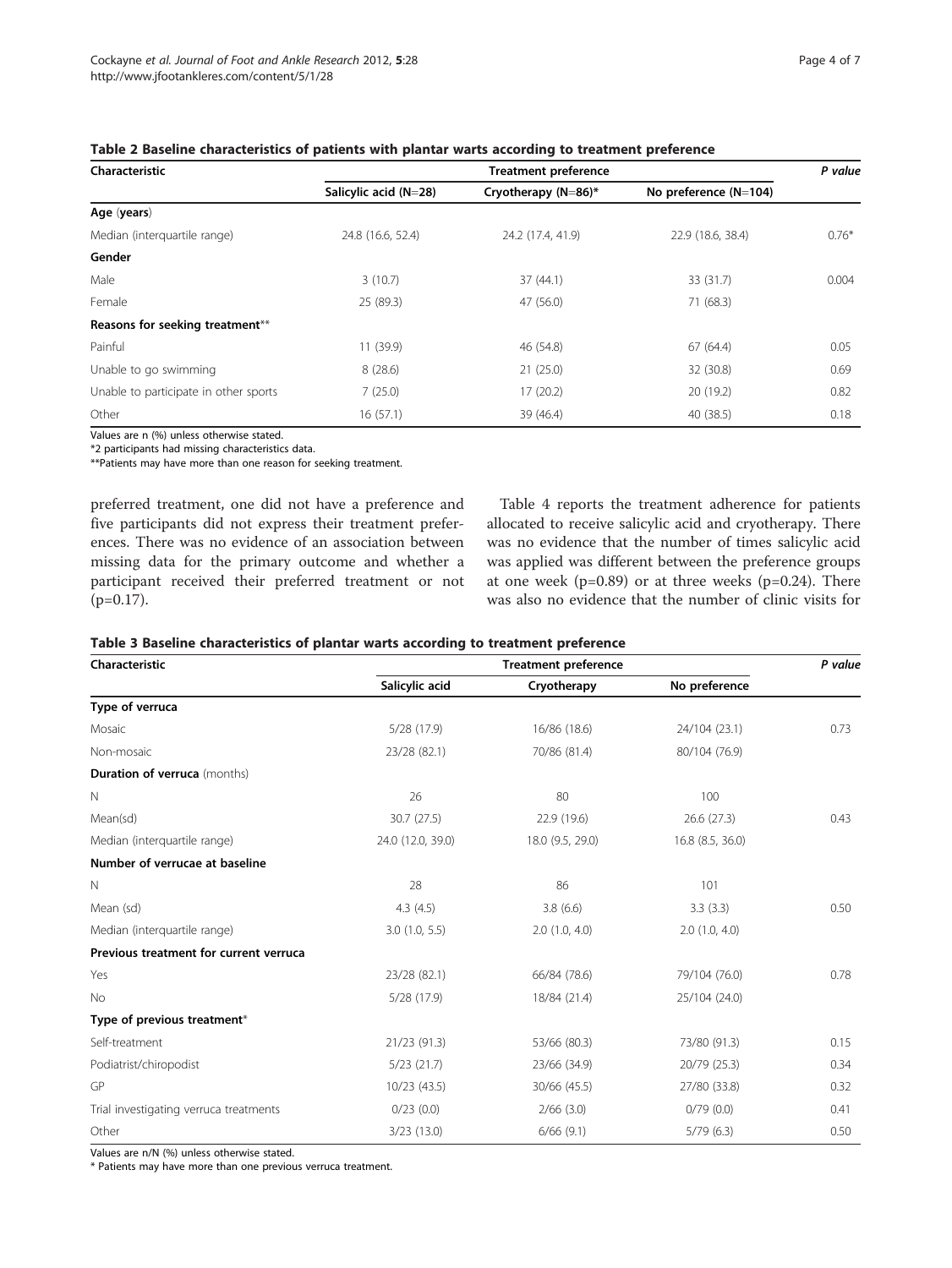|                              | Mean (sd)  | Median<br>(min, max) | p-value |
|------------------------------|------------|----------------------|---------|
| Randomised to cryotherapy    |            |                      |         |
| Preferred cryotherapy        | 3.58(0.73) | 4(1, 4)              | 0.71    |
| Preferred salicylic acid     | 3.60(0.52) | 4(3, 4)              |         |
| No preference                | 3.68(0.79) | 4(1, 5)              |         |
| Randomised to salicylic acid |            |                      |         |
| Week 1                       |            |                      |         |
| Preferred salicylic acid     | 6.44(1.03) | 7(4, 7)              | 0.89    |
| Preferred cryotherapy        | 6.53(1.06) | 7(2, 7)              |         |
| No preference                | 6.23(1.63) | 7(0, 7)              |         |
| Week 3                       |            |                      |         |
| Preferred salicylic acid     | 6.27(2.52) | 7(0, 12)             | 0.24    |
| Preferred cryotherapy        | 5.79(3.55) | 6(0, 22)             |         |
| No preference                | 5.04(2.23) | 6(0, 7)              |         |

<span id="page-5-0"></span>Table 4 Treatment compliance (number of times salicylic acid applied or number of clinic visits for cryotherapy)

cryotherapy was different between the preference groups  $(p=0.71)$ .

# **Discussion**

The results from this secondary analysis found no evidence to suggest that patients' baseline treatment preference affected outcome and so receiving the preferred treatment did not confer any additional benefits in those who expressed a preference. The findings of this analysis are not totally unexpected since the primary outcome measure in this study ie clearance of verruca(e) was undertaken by independent blinded healthcare professionals. Such reported measures are unlikely to be influenced by the patients' preference compared to patient self-reported outcomes other than indirectly through differences in levels of adherence. In order to investigate this further, we explored whether there was an association between (a) healthcare professional reported outcomes and patient treatment preference and (b) patient reported outcomes and treatment preference. In both cases there was no evidence of an association between outcome and treatment preference.

In this study only 114 (52%) patients expressed a treatment preference at baseline. Of these 114 patients, more preferred cryotherapy (n=86) than salicylic acid (n=28) with just over a half of these patients receiving their preferred treatment. Among those with no baseline preference, similar numbers were randomised to the two treatment groups. The difference in treatment preference could be due to several reasons. First, many of the patients who took part in the trial were identified from referrals to cryotherapy clinics. These patients had already decided that cryotherapy was a suitable form of treatment for them and expected this treatment. Secondly whilst we did not collect data on what informed patients' treatment preference Thomas et al. [[15\]](#page-7-0) have reported these findings from a survey of patients within primary care. They reported the most common reason (35%) for patients seeking treatment was to get rid of plantar warts quickly. So patients could have believed that cryotherapy was the more effective form of treatment. Finally, results from the same survey reported the second most common reason for seeking treatment (21%) was due to patients preferring a 'professional person' to treat their plantar wart. The fact that both treatments were frequently used within normal practice and were not considered to be novel or new treatments may have contributed towards almost half of the patients (48%) not having a treatment preference. We anticipated that the majority of patients in this study would have received some form of previous treatment prior to taking part in the study and that the efficacy and experiences of these treatment regimens, would inform future treatment preferences. The majority of patients (n = 168, 78%) reported having received some form of previous treatment. Of those 168 patients, 147 (87%) had used some form of self-treatment (salicylic acid or a freezing agent) whilst 48 (29%) and 66 (39%) patients had received treatment from a podiatrist or their GP respectively. There was no evidence of an association between treatment preference and age, duration of verruca, type of verruca and previous treatment of verruca. However, there was evidence of an association between treatment preference and gender, with more females expressing a preference for salicylic acid. As we did not collect data on what informed treatment preference we are unable to report why patients expressed this preference and this could be a chance finding. However, it has been reported that male gender is a predictor for wishing to have a passive role in clinical decision making (i.e., to receive information with a view of following the doctor's advice) [[16\]](#page-7-0) and this may tentatively be extrapolated to receiving a clinician delivered treatment.

# External validity

During the course of the study we attempted to collect data on patients who were screened for the study but not enrolled. Two hundred and eighty-four potential patients were approached to take part in the study, 44 of whom were excluded. Approximately half of these (23) were excluded as they were unable to be treated with the trial treatments and only six patients were not interested in taking part in the study. It is possible that data from patients with a strong treatment preference were not collected. For example patients who were approached to take part in the trial whilst requesting treatment at their local GP cryotherapy clinic, may not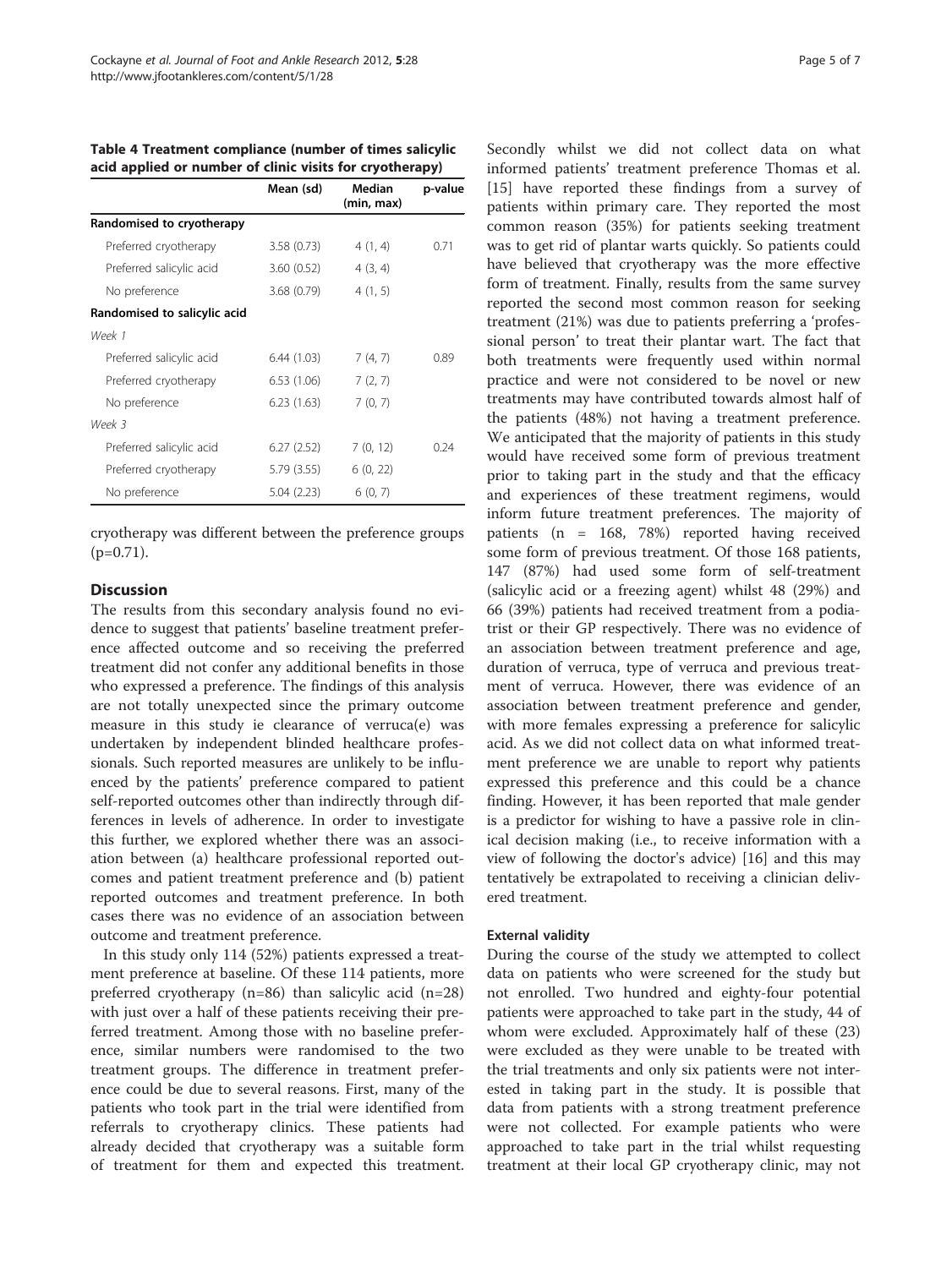have been included in the screening data, since sites, understandably concentrated their efforts on collecting data from patients participating in the study. Or patients with strong treatment preferences could have accessed both treatments outside of the study.

The participants in this study had longstanding plantar warts, most of which had been self treated, which is typical of patients presenting to healthcare professionals. These patients were recruited from 14 centres across England, Scotland and Ireland from podiatry clinics, general practice and from the community. We can therefore be confident that the results of this study are broadly generalisable and that the study has external validity across the UK and Ireland.

# Internal validity

There was a low incidence of patients stopping their original treatment and of seeking alternative treatments. Only 21 patients reported stopping their treatment. Since only three (15%) of these 21 patients reported starting another treatment it is unlikely that dilution bias has been introduced. In addition patients who did not receive their preferred treatment did not have higher attrition rates than those who did receive their preferred treatment. We found no evidence to suggest that patients who expressed a treatment and received their preferred treatment adhered to their treatment better than those who did not receive their preferred treatment.

#### Comparison with other studies

The proportion of patients who expressed a treatment preference in this study is similar to the median preference rate of 56% reported in a systematic review of patients' preferences within randomised trials [\[11](#page-7-0)]. Unlike our study which found no evidence to suggest that patients' treatment preference affected outcome, this review concluded that patients' preferences for treatment may influence outcome [[10,11\]](#page-7-0). However, the review differed from our study in two ways. First the therapeutic area of the review, which focused mainly on musculoskeletal trials, was different to that reported here. Secondly, the review only included trials reporting self-reported outcomes as the primary outcome, whereas the primary outcome for this trial was healthcare professional reported clearance of verrucae. Trials using self-reported outcomes may be expected to be more influenced by patients' preference as opposed to outcomes reported by blinded independent clinicians, or clearance of disease as used in the EverT trial.

## Strengths and limitations

As far as we are aware, this is the first randomised controlled trial assessing the effect of patients' preference on the clearance of verrucae. Our study does have some potential limitations. First this study was not powered to detect a difference in preference-treatment interaction and so there may have been insufficient patients in the study to detect a difference, if one existed. Nevertheless, the results of this study could be included with other studies in a meta-analysis to assess the effect of preferences on outcome. Second, the patient's treatment preference was elicited by the treating healthcare professional, so there was the possibility that their views, (either knowingly or unknowingly) could influence the patients. Care had to be taken when eliciting a response about preference that patients understood and agreed to being randomly assigned to either group. Expressing a particular preference for a treatment would not necessarily result in them receiving the treatment. In order to minimise the possibility of this occurring, clinicians were made aware of this potential limitation during the trial training.

# **Conclusions**

This trial showed no evidence that treatment preference affected outcomes in the EverT trial. The method employed in this study to explore the effect of patients' treatment preference on outcome could be used in other trials, and may be a more straightforward alternative to the more complex 'patient preference' trial design. Results of this and other trials could then be combined in further work to assess the treatment effects of patients' preferences in different clinical conditions.

#### Abbreviation

RCT: Randomised controlled trial.

#### Competing interests

All authors have completed the Unified Competing Interest form at www. icmje.org/coi\_disclosure.pdf (available on request from the corresponding author) and declare: SC, KH, GB, KT, FH and DT all received proportions of their salaries from the NIHR HTA grant in order to conduct the study. MC, CM and FH's institutions received funding from the NIHR HTA grant to cover the cost of treating trial participants. All other authors declare no support from any organisation for the submitted work. The 50% salicylic acid (Verrugon) plasters and felt pads were provided to the University of York, free of charge, by the manufacturer William Ransom & Son Plc. BOC Cryospeed provided liquid nitrogen storage equipment at reduced cost. Neither company has had any input into the design, analysis and reporting of the study.

#### Authors' contributions

DT and Jill Hall wrote the original protocol. SC, FH, DT and KT were co-applicants on the application to Health Technology Assessment Programme and refined the protocol. ARK and CH act as guarantors for the paper. DT and IW were Chief Investigators and oversaw the study. SC and KH were the trial coordinators and GB the trial support officer who managed the trial on a day to day basis, assisted, ARK and CH with data validation and data cleaning. CM, FH and MC recruited patients to the study and collected the trial data. ARK and CH designed and conducted the clinical analysis. The initial draft of the manuscript was written by SC and ARK but CH, CM, DT, FH, IW, KH, KT, MC have been involved in revising it critically for important intellectual content. All authors read and approved the final manuscript.